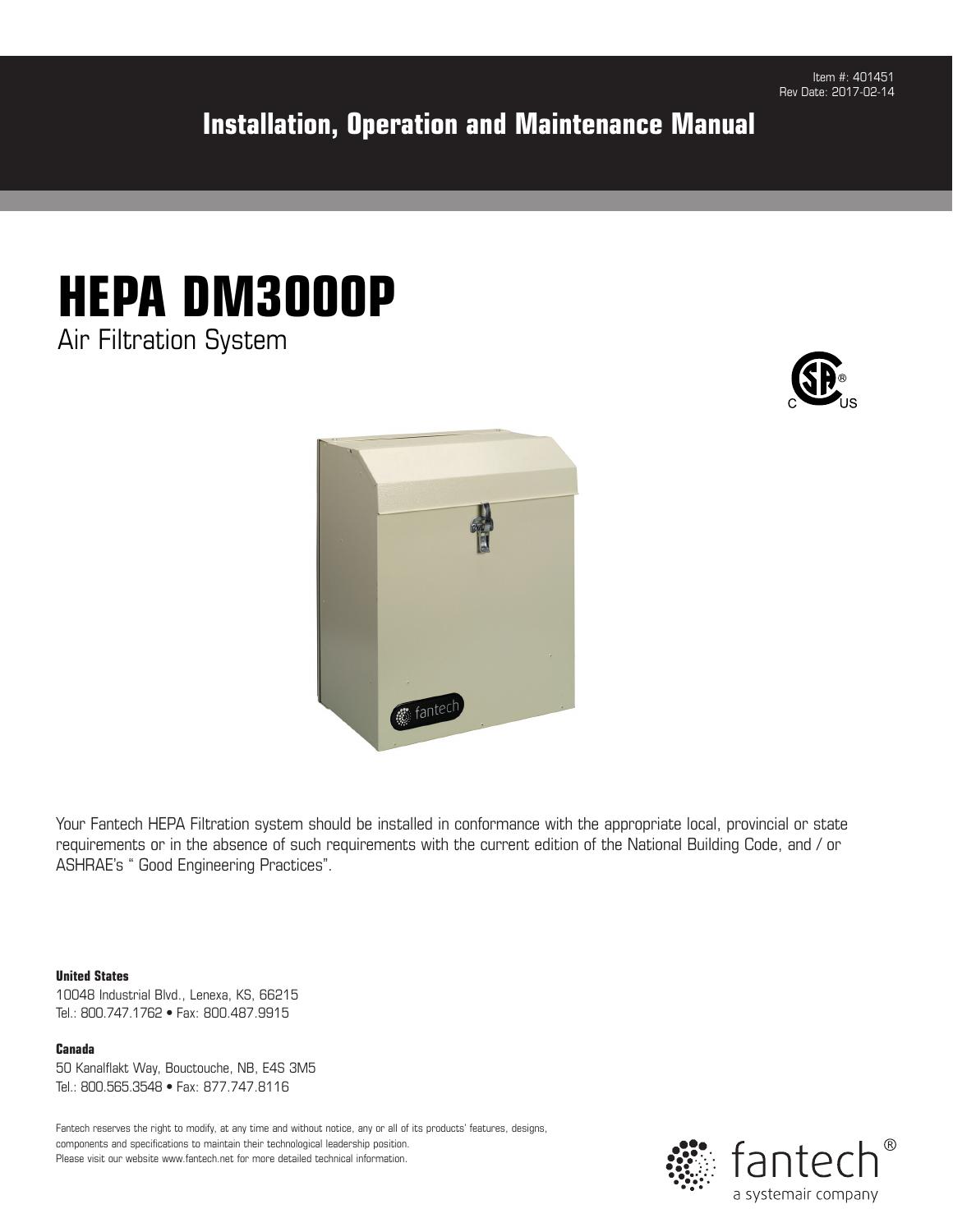

# **PLEASE READ THIS MANUAL BEFORE INSTALLING UNIT**

Before installation, careful consideration must be given to how this system will operate if connected to any other piece of mechanical equipment, i.e. a forced air furnace or air handler, operating at a higher static pressure.



Products are designed and manufactured to provide reliable performance, but they are not guaranteed to be 100% free of defects. Even reliable products will experience occasional failures, and this possibility should be recognized by the user. If these products are used in a life support ventilation system where failure could result in loss or injury, the user should provide adequate back-up ventilation, supplementary natural ventilation or failure alarm system, or acknowledge willingness to accept the risk of such loss or injury.

Your Fantech HEPA Filtration system should be installed in conformance with the appropriate local, provincial or state requirements or in the absence of such requirements with the current edition of the National Building Code, and / or ASHRAE's " Good Engineering Practices".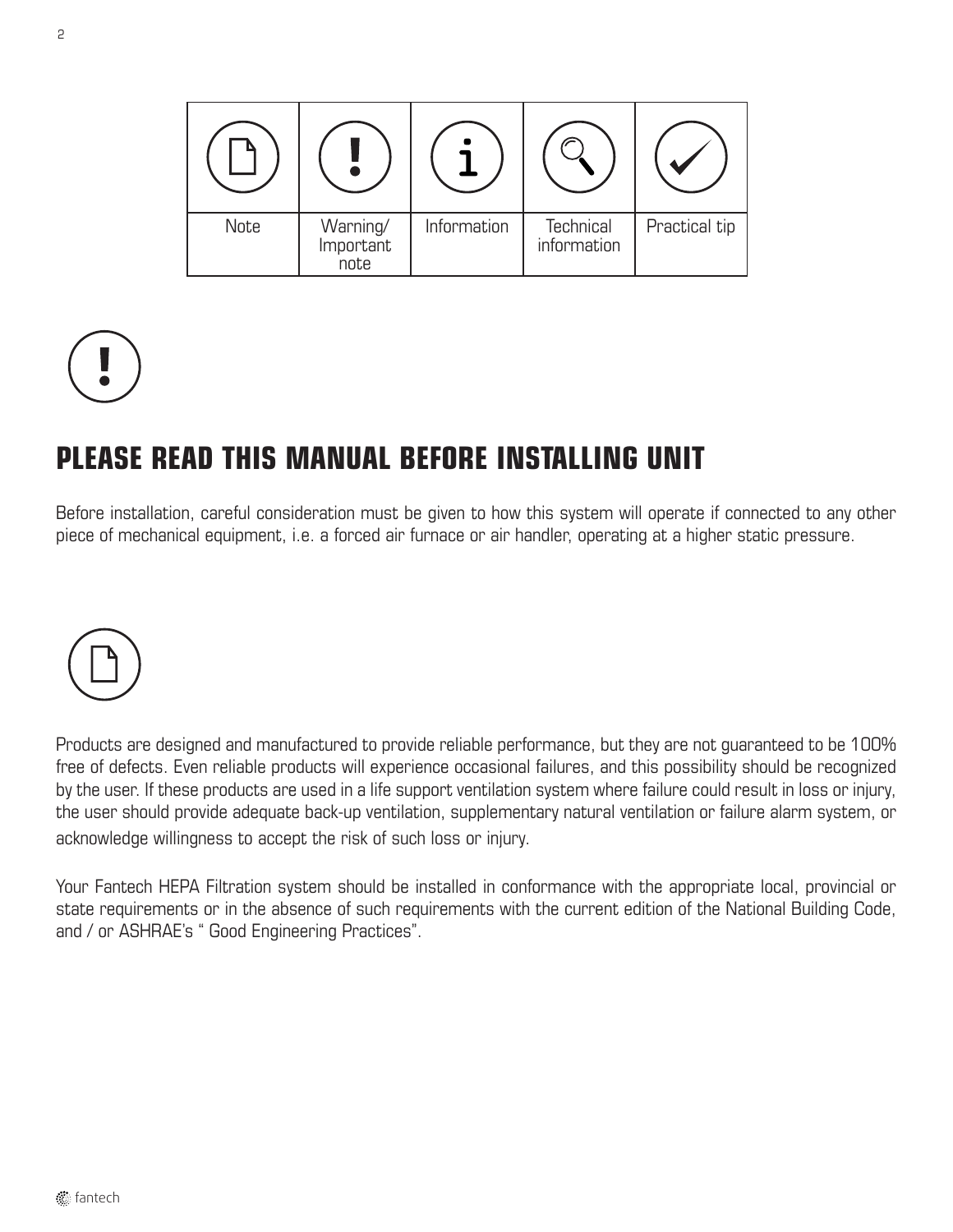# **Table of content**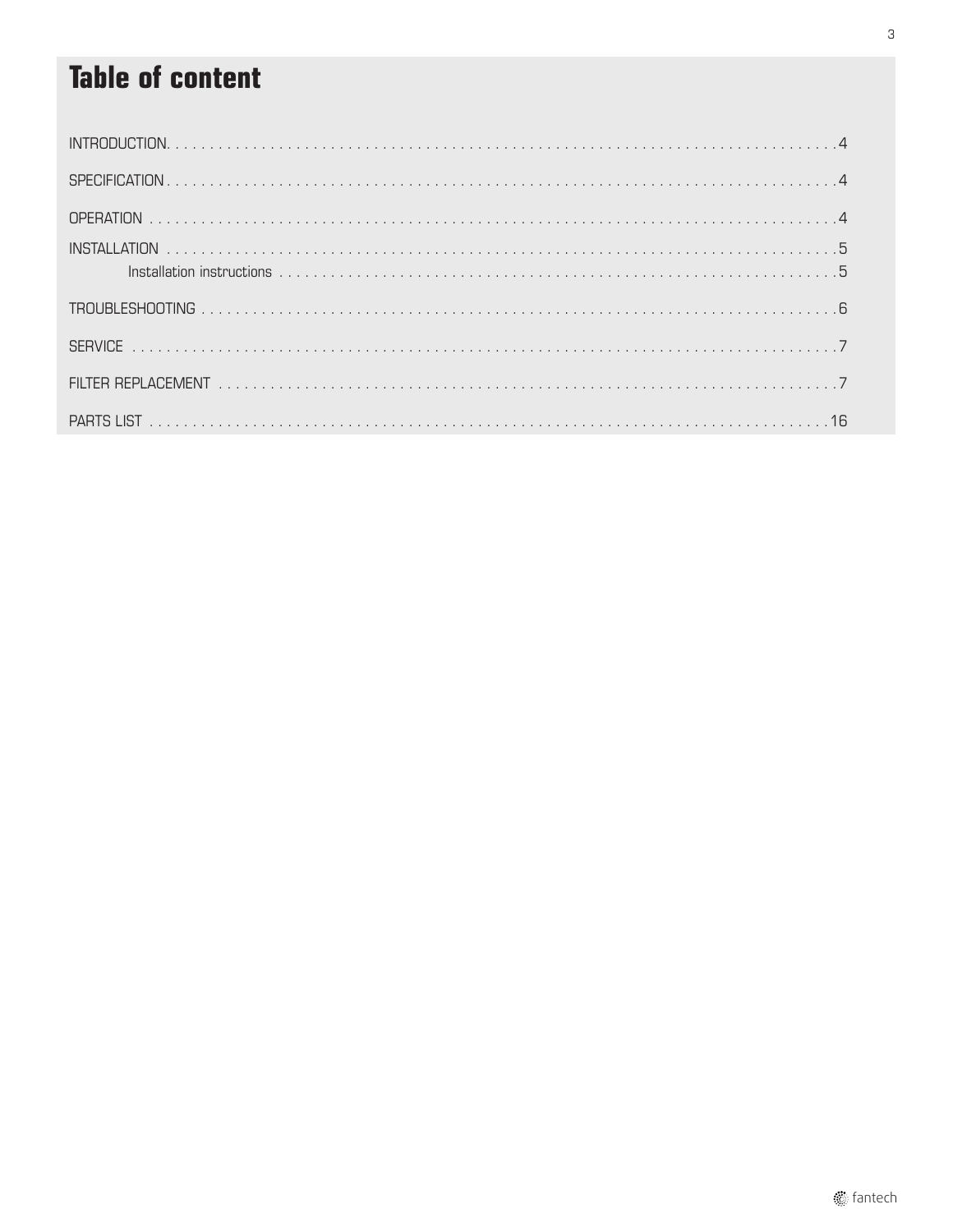# **Introduction**

#### **HEPA Air Filtration Systems**

You have purchased a very effective air cleaning and treatment system incorporating HEPA (High Efficiency Particulate Arrestance) filter technology. This is the type of air cleaning equipment that respiratory specialists recommend most. To optimize the performance of your HEPA Filtration System, it should be installed by a professional contractor who is familiar with your indoor air quality situation and the operation of other heating, ventilation and air conditioning equipment that you may have.

### **Specification**



 $10^{1/2}$  268

#### DM 3000P 16 406 20 508 10 1/

# **Operation**

Your Fantech HEPA filtration system incorporates three stages of filtration. Air is drawn from the house via one of the installation examples, found in this manual, by a powerful efficient EBM fan. The air is cleaned as it passes through the filters, where it is then reintroduced back into the home, cleaned of the majority of harmful particles.

The DM3000P includes a differential pressure switch. When rocker switch is set to "STANDBY" the DM3000P will remain OFF until the pressure switch detects airflow in the forced air system's duct. As airflow is detected, the DM3000P is turned ON. When the rocker switch is set to "CONTINUOUS" the DM3000P will operate continuously irregardless of the forced air system's operation. Finally, when the rocker switch is set to "OFF" all power to the DM3000P is disengaged.



A semi-annual service schedule must be followed to ensure the HEPA unit is operating at its full potential.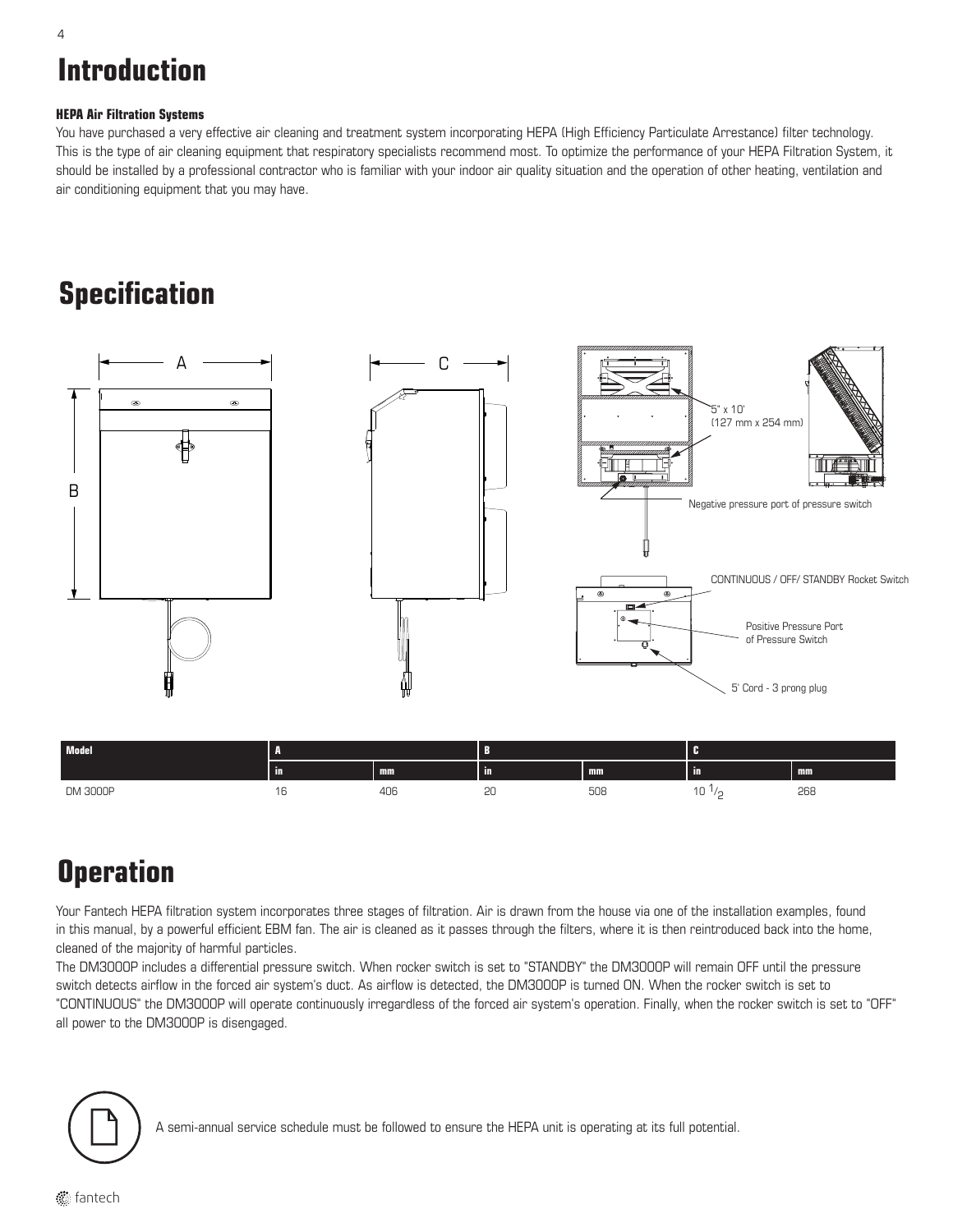# **Installation**

Example only – duct configuration may differ depending on the model. **DM3000P - Duct Mounted model**

The return side of the furnace is the recommended location for the HEPA to connect to.

- 
- 1. The DM3000P should not be installed on its side. Should only be installed like Option A & B.
- 2. Variable speed forced air systems or installation where the pressure difference between the return air and supply air ducts are less than 18 Pa (0.07 in wg) may not provide the required differential pressure to activate the DM3000P when set on "STANDBY". The only remedy is to set the DM3000P on "CONTINUOUS" mode.

# Return Air  $\overline{O}$ Return Air  $\circ$ ø

### **Installation Instructions**



- Using mounting plate, mark holes on furnace return duct to be cut.
- Cut holes in desired location and attach mounting plate to duct with screws.
- Make sure the negative static pressure tube from the pressure switch is inserted into the return air duct properly. The end of the tube should be clear of any insulation or other obstacles.
- Attach HEPA unit to mounting plate with screws.
- Installing Grommet and Tubing
	- First drill a 1/4" to 5/16" diameter hole in the duct wall on the supply air side of the furnace duct. Carefully insert the grommet into the hole. (Drilling a metal duct may produce burrs. Be careful not to cut or pricked by the burrs or the duct.) Make a mark a distance of1/2" from one end of the tubing. Slide this end of the tubing through the center of the grommet up to the mark as illustrated.
- Connect the other end of tube you connected to the supply air duct to the positive port of the pressure switch located on the electrical panel and marked "Pressure Switch"
- Open the access door of the DM3000P and remove the carbon filter and the HEPA filter that are sealed in a plastic bag. Remove the plastic bag and dispose of them appropriately. Insert the HEPA filter carefully then insert the carbon filter. Close and latch the access door.
- Switch rocker switch to "STANDBY" or "CONTINUOUS"



**HEPA Installation**



**Grommet and Tubing Installation**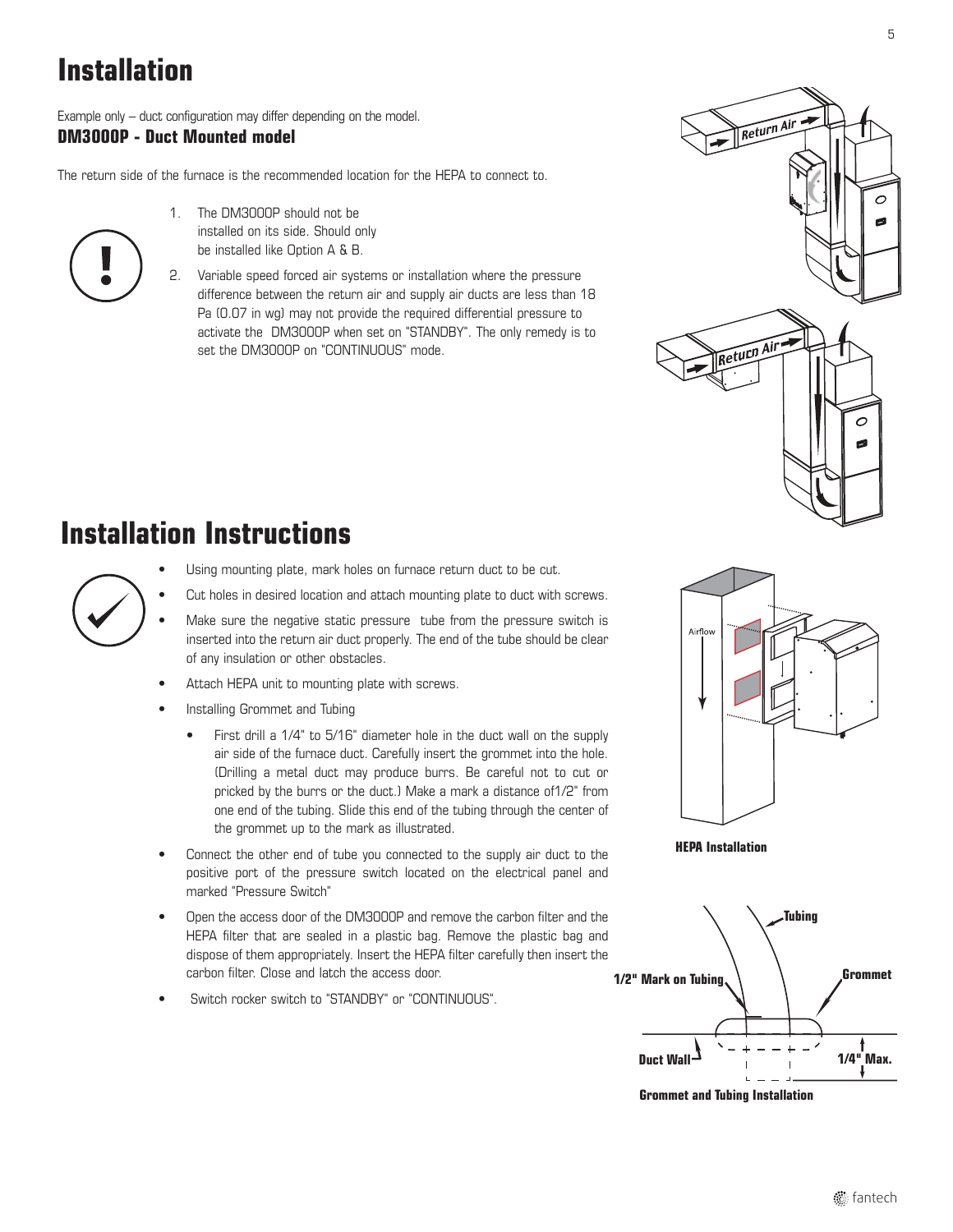# **Troubleshooting**

A) Problem: When the DM3000P is on "STANDBY" it does not come ON.

1) The pressure switch's positive pressure port is not connected.

Solution: Use the supplied tube and grommet and install one end of the tube to the supply (positive pressure) air duct and the other end of the tube to the pressure switch connection on electrical panel next to the power cord.

2) The pressure differential between the return (negative) air and the supply (positive) air of the forced air system is less than 18 Pa (0.07 in wg).

Solution: Check the static pressure difference by connecting the LOW pressure side of a manometer to the return air duct and the HIGH pressure side of the manometer to the supply air duct. If it reads less then 18 Pa (0.07 in wg), the pressure switch will not work. The only remedy is to set the rocker switch to "CONTINUOUS". Check this differential pressure on all available speeds of the forced air system.

- B) Problem: When the DM3000P is on "STANDBY" it does not turn OFF.
	- 1) Other exhaust equipment in the house may interfere with the operation of the DM3000P by creating pressure differences in the forced air system's duct work.

Solution: If this is a constant problem, disconnect the positive pressure tube from the DM3000P to the supply air duct. Check if the DM3000P turns ON when the forced air system is on and turns OFF when the forced air system is OFF.

Depending on the furnace and the duct design, the negative static pressure in the duct may not be more than 17Pa (0.07"WC). As such, the pressure switch will not activate the DM3000P while it is on "STANDBY" mode.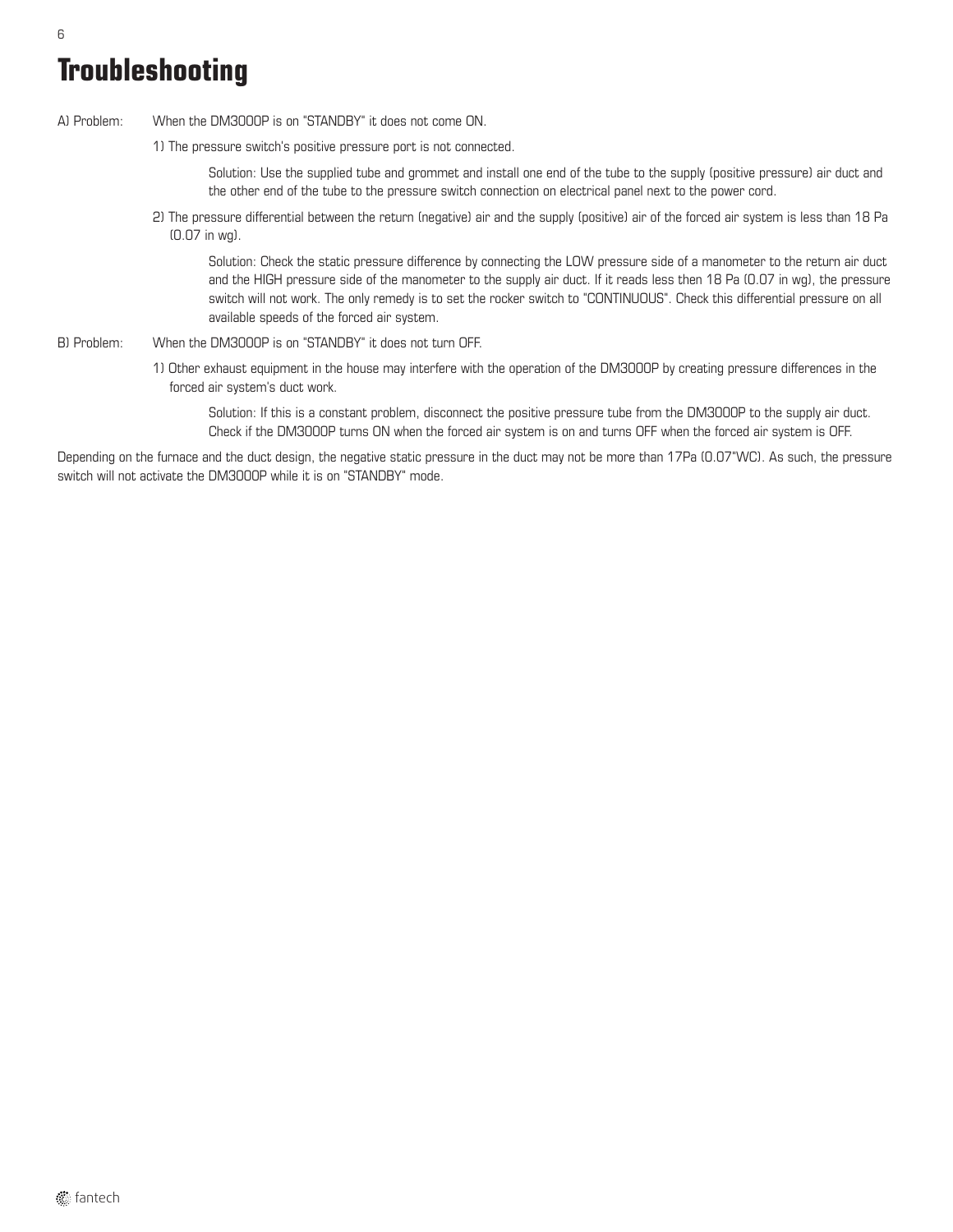# **Service**

The useful service life of the filter media in the HEPA Filtration System is directly related to the volume of air passed through the system and the amount of contaminants in the air. In a typical residential application, Stage 1 and 2, filters should be replaced every three to six months or when needed. The Stage 3 HEPA filter should have a life span of two to five years, again, depending on the amount of particulate in the air and the maintenance of the Stage 1 pre-filter. As an added service, Fantech offers an online filter replacement reminder service. Just go to

www.fantech.net and for "Reminder Service" and follow the links. All you need to enter is your e-mail address, the product model and a description of the environment (Very Clean, Clean, Moderate). The Service will send an e-mail after the elapsed time period when it is time to replace your filters.

### **Filter replacement**



- Stage 1 Prefilter: Air passes through the prefilter where larger particles are taken out of the air. (part number 40195, also available in packs of 24 part numer 40196)
- Stage 2 Carbon: Air passes through the carbon filter where some gases and odors are removed. (part number 40195, also available in packs of 24 part numer 40196)
- Stage 3 HEPA: Air passes through the certified HEPA media where very small particles are removed. 99.97% of all particles 0.3 microns and larger that pass through this stage are removed. Particles smaller than 0.3 microns are also removed with less intensity.

If the air flow through your unit is noticeably reduced, you can inspect the HEPA filter by removing it and seeing if the filter paper is darkened on the inlet or outer side. If it is, the filter cartridge should be replaced. (part number 40193, also available in packs of 12 part numer 40194)

Please contact your local Fantech dealer or call Fantech's Customer Serviceregarding replacement of filter media, warranty information or if you have any questions or concerns about the performance of your HEPA Filtration System.

Replacement parts number for motor (410035) and for capacitor (410040).

#### **Warranty**

- The maintenance free motors are permanently lubricated and are guaranteed for 7 years. They are factory balanced to prevent vibrations and promote silent operation.
- All other components have a 5 year limited warranty. (filters not included)
- The limited warranty covers normal use. It does not apply to any defects, malfunctions or failures as a result of improper installation, abuse, mishandling or misapplication, fortuitous occurrence or any other circumstances outside manufacturer's control.
- The warranty is in effect for 5 years on parts and 7 years on the motor after the date of purchase, including parts replaced during this time period. If there is no proof of purchase available, the date associated with the serial number will be used for the beginning of the warranty period. Parts are a 1 year warranty when replaced after the initial warranty has expired.
- This warranty is the exclusive and only warranty in effect and all other warranties either expressed or implied are invalid.
- Warranty from the manufacturer is for parts only and does not include labor or shipping to service or repair them.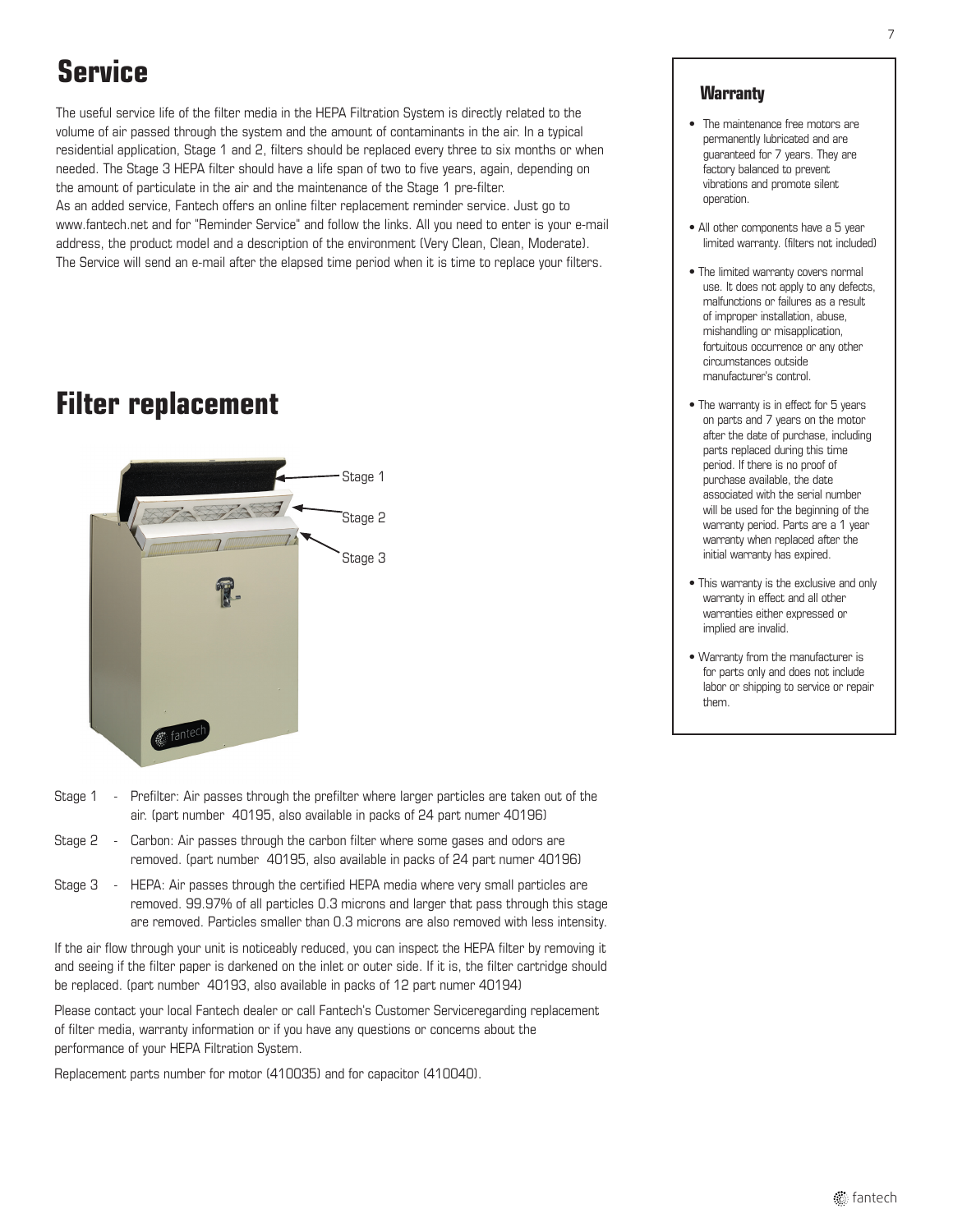8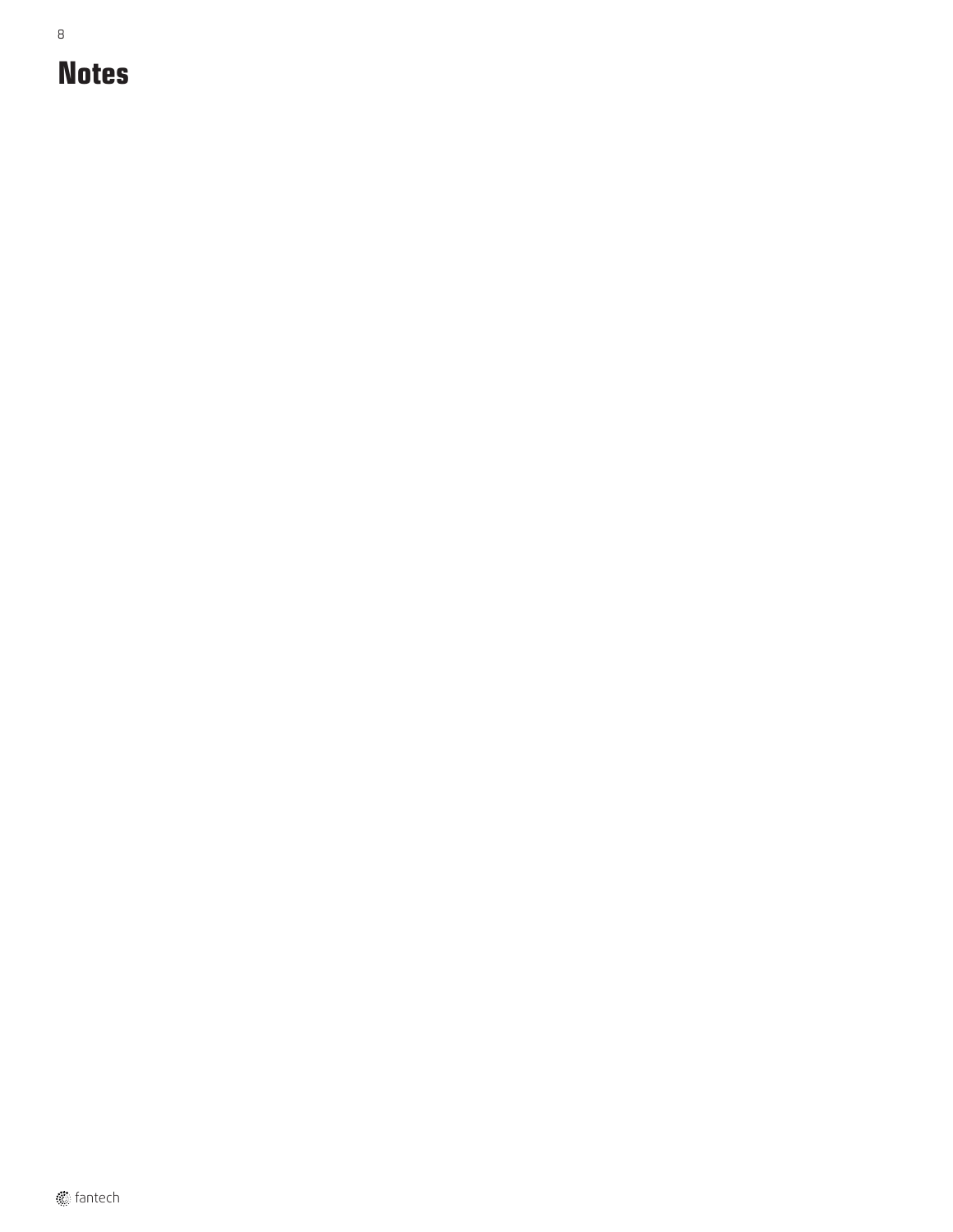### **Manuel d'installation, d'utilisation et d'entretien**

# **HEPA DM3000P**

Système de filtration d'air





Votre système de filtration HEPA de Fantech doit être installé conformément aux exigences de la municipalité, de la province ou de l'État où vous habitez ou, à défaut de telles exigences, conformément à l'édition actuelle du Code national du bâtiment du Canada ou aux « méthodes d'ingénierie appropriées » de l'ASHRAE.

#### **États-Unis**

10048 Industrial Blvd., Lenexa, KS, 66215 Tél.: 800.747.1762 • Fax: 800.487.9915

**Canada** 50 Kanalflakt Way, Bouctouche, NB, E4S 3M5

Tél.: 800.565.3548 • Fax: 877.747.8116

Fantech se réserve le droit de modifier partiellement ou entièrement, en tout moment et sans préavis, les caractéristiques, la conception, les composants et les spécifications de ses produits, afin de conserver sa position de leader de technologie.

S'il vous plaît visitez notre site siteweb www.fantech.net pour des informations techniques plus détaillées.

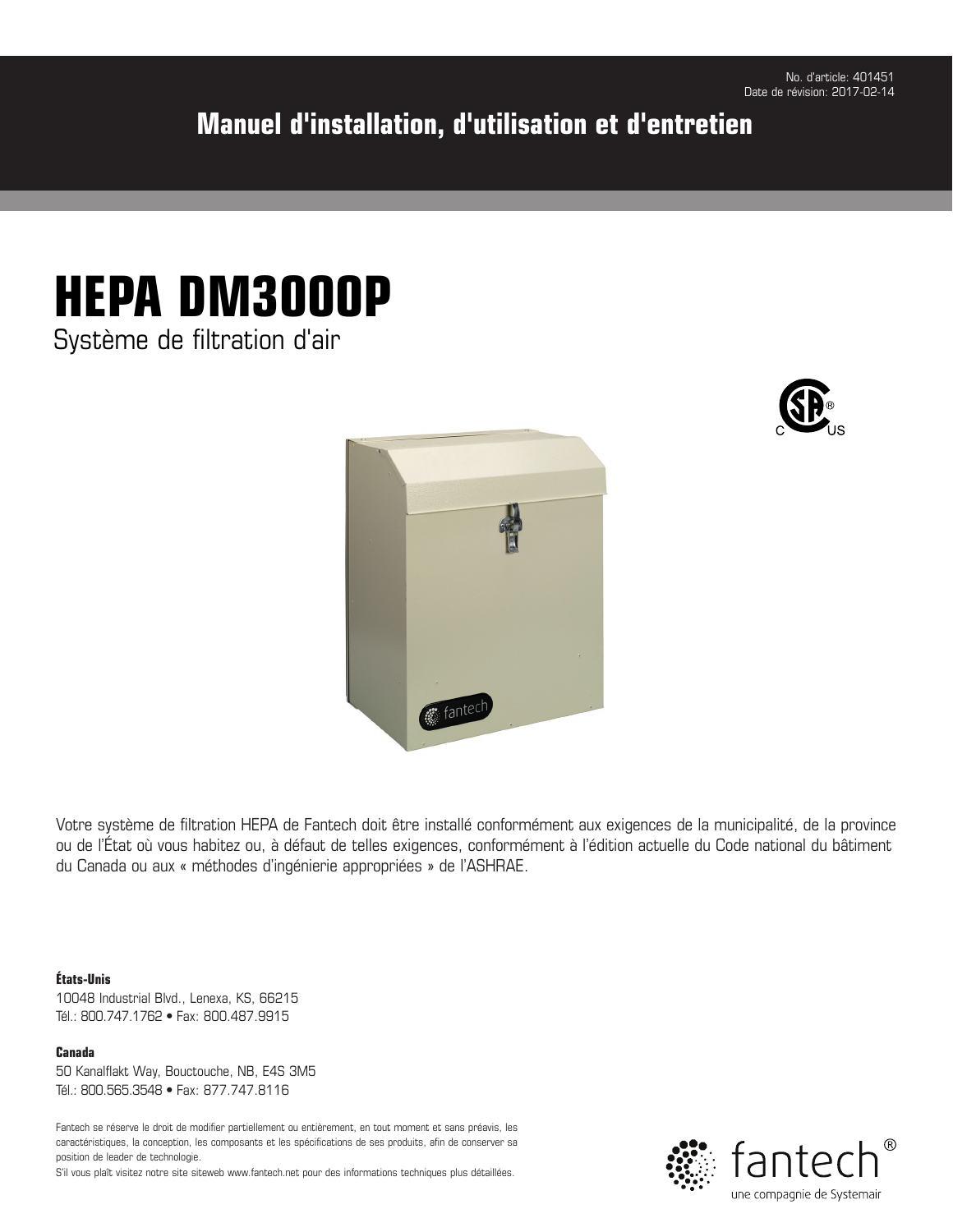| Note | Avertissement/<br>Note importante | Information | Information<br>technique | Conseil<br>pratique |
|------|-----------------------------------|-------------|--------------------------|---------------------|



### **VEUILLEZ LIRE LE MANUEL AVANT D'INSTALLER L'APPAREIL**

Avant de procéder à l'installation, examinez avec soin la façon dont le système fonctionnera s'il est relié à tout autre appareil mécanique, notamment une fournaise à air pulsé ou un appareil de traitement d'air dont la pression statique est plus élevée.



Les produits sont conçus et fabriqués pour fournir une performance fiable, mais ils ne sont pas garantis à 100% sans défaut. Même les produis ont des pannes occasionnelles et cette possibilité devrait être reconnue par l'utilisateur. Si ces produits sont utilisés dans un système de ventilation qui maintien des fonctions vitales où une défaillance pourrait entraîner des pertes ou des blessures, l'utilisateur doit fournir une ventilation de secours adéquate, une ventilation supplémentaire naturelle, un système d'alarme de défaillance ou d'accepter les risques de pertes ou de blessures.

Votre système de filtration HEPA de Fantech doit être installé conformément aux exigences de la municipalité, de la province ou de l'État où vous habitez ou, à défaut de telles exigences, conformément à l'édition actuelle du Code national du bâtiment du Canada ou aux « méthodes d'ingénierie appropriées » de l'ASHRAE.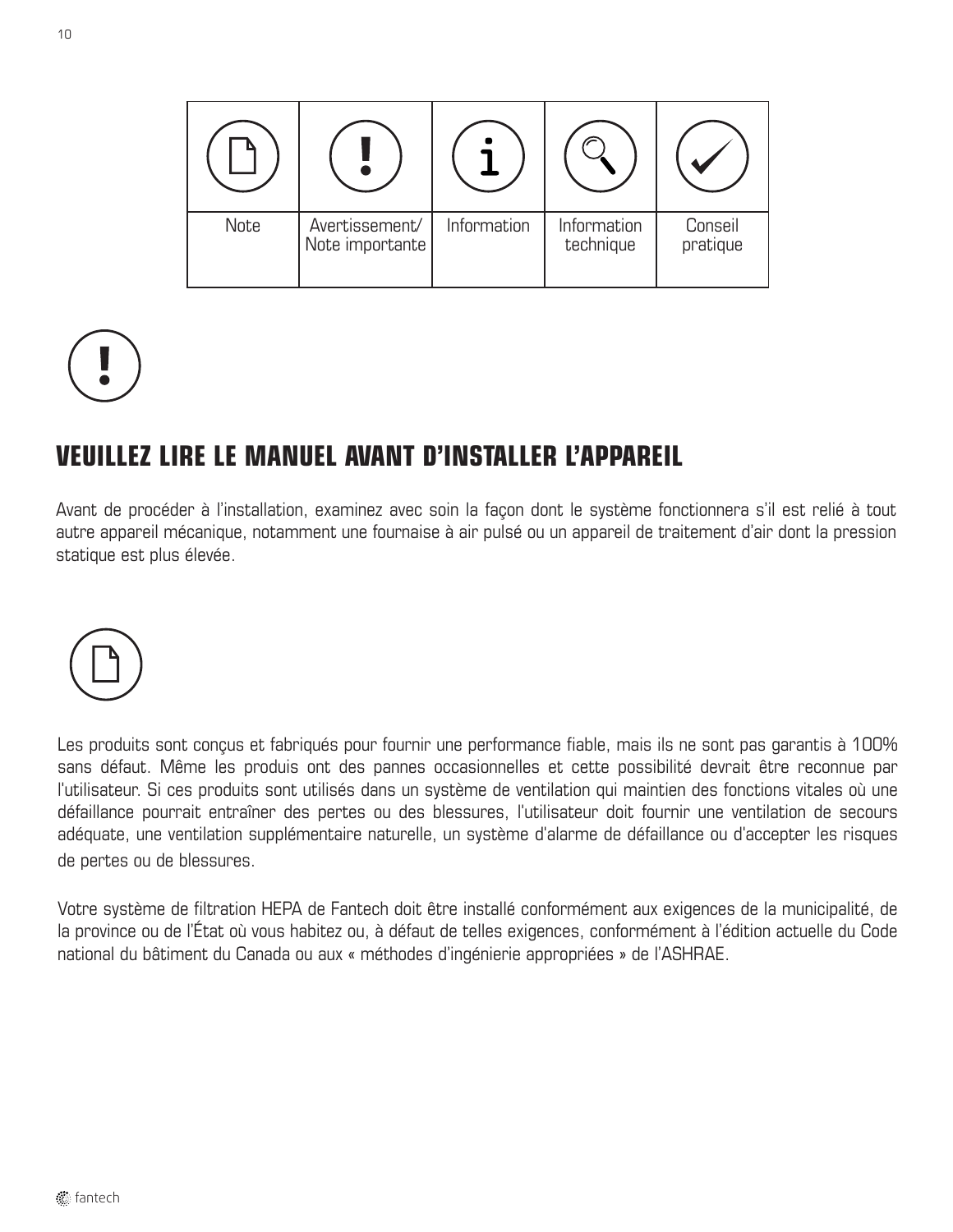# **Table des matières**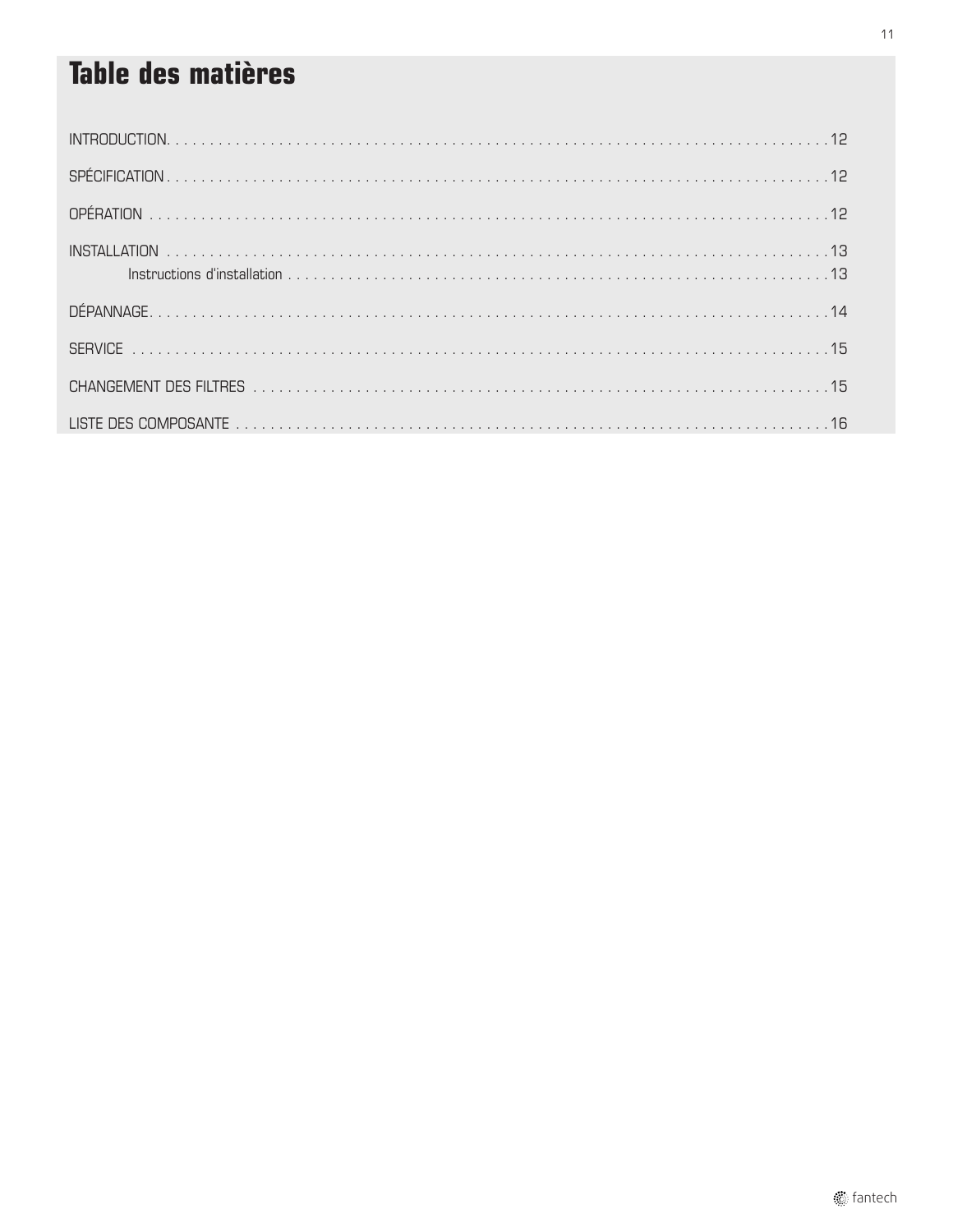# **Introduction**

#### **Système de filtration HEPA**

Vous êtes l'heureux propriétaire d'un système d'épuration et de traitement de l'air très efficace mis au point selon la technologie de filtration HEPA (filtre à particules à haute efficacité). Il s'agit du type d'appareil d'épuration de l'air le plus recommandé par les inhalothérapeutes. Afin d'optimiser les performances de votre système de filtration HEPA, celui-ci doit être installé par un entrepreneur professionnel bien au fait du niveau de qualité de l'air ambiant de votre maison et connaissant bien le fonctionnement du matériel de chauffage, de ventilation ou de climatisation que vous possédez.

### **Spécifications**



# **Opération**

Votre système de filtration HEPA de Fantech est un système de filtration à trois étages. L'air de la maison est aspiré (voir les différents exemples d'installation dans le présent manuel) à l'aide d'un ventilateur EBM puissant et efficace. L'air passe dans les filtres pour y être épuré et est ensuite rediffusé dans la maison exempt de la plupart des particules nocives.

 $10^{1/2}$  268

DM 3000P 16 406 20 508 10 1/

Le modèle DM3000P comprend un commutateur de différence de pression. Il y a trois options de mode d'opération qui peuvent être choisit à partir de la commande sur le produit même. L'option « standby » ou en attente signifie que l'appareil se mettra seulement en marche lorsqu'il y aura un flux dans le conduit d'air. Si on choisit l'option « continuous » ou continue, l'appareil sera toujours en marche. L'option « off » éteint complètement l'appareil.



L'appareil HEPA doit être inspecté et entretenu de façon bi-annuelle pour assurer un fonctionnement optimal.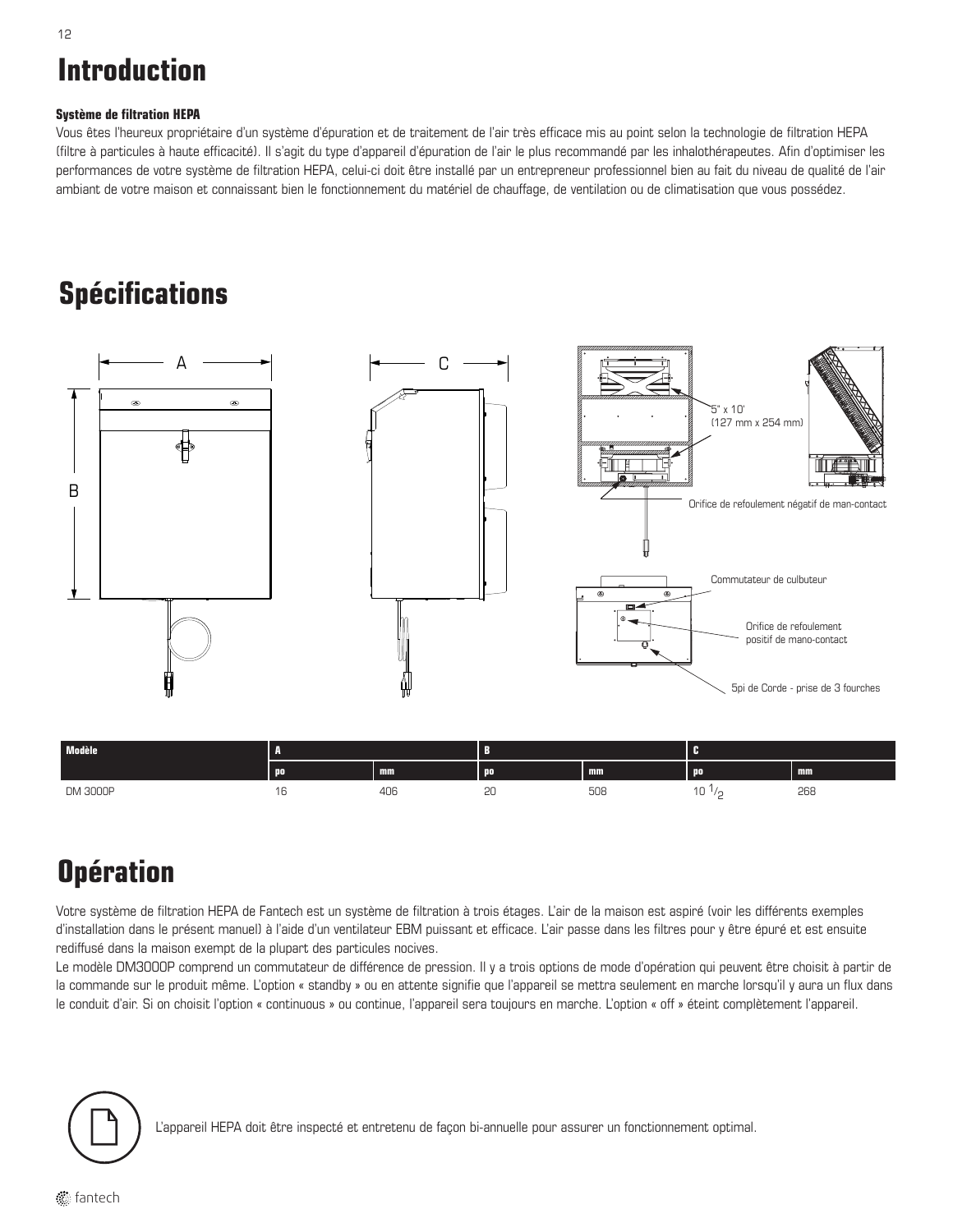# **Installation**

Les diagrammes sont des exemples seulement. L'installation réelle peut changer. **DM3000P - Duct Mounted model**

Il est recommandé de raccorder l'appareil HEPA au côté retour d'air de la fournaise. Le côté air fourni est d'ordinaire à éviter en raison de la pression statique qui y est plus élevée.

- 1. Le modèle DM3000P doit être installé dans l'orientation indiqué par les illustrations Option A et Option B. Il ne doit pas être tourné sur le côté.
- 2. Les systèmes de chauffage et/ou de climatisation débit d'air variable et les installations où la différence de pression entre l'air d'approvisionnement et l'air d'évacuation est inférieure à 18 Pa (0.07 po d'eau) pourraient ne pas permettre au commutateur de différence de pression de fonctionner. Dans ces situations, l'appareil doit être utilisé dans le mode continue – choisir l'option « continuous »

# **Option A** Return Air  $\overline{O}$ **Option B**Return Air  $\circ$

### **Instructions d'installation**

- Utiliser le gabarit pour localiser les trous à percer dans le conduit
- Découper les trous et visser la plaque de distribution au conduit en repliant les bords affaiblis de façon à faire un "sandwich" avec le conduit.
- Assurez-vous que le tube venant du commutateur de différence de pression au conduit est correctement inséré dans le conduit d'évacuation. Le bout du tube devrait être libre d'obstructions telle que de l'isolant etc.
- Attacher l'unité HEPA avec les vis sur la plaque.
- Installation du canon isolant et du tube
	- Percez un trou de \_ po à 5/16 po (6.35 à 7.94 mm) dans le conduit sur le côté de l'approvisionnement d'air. Insérez soigneusement le canon isolant dans le trou. (Attention de ne pas vous blesser sur les irrégularités/bavures autour du trou.) À partir du bout du tube, mesurez \_ po (12.7mm) et marquez l'endroit avec une ligne. Glisser ce bout du tube dans le canon isolant jusqu'à la ligne comme illustré
- Reliez l'autre bout du tube au port positif du commutateur de différence de pression qui se situe sur le panneau électrique – à l'endroit où est inscrit « Pressure Switch »
- Ouvrez la porte d'accès du DM3000P et retirez le filtre de charbon, et le filtre HEPA . Retirez les filtres de leurs sacs en plastique puis jetez ces sacs de façon convenable. Remettez soigneusement le filtre HEPA, suivit du filtre de charbon puis fermez la porte.
- Mettez le système en attente ou en fonctionnement continue en choisissant le mode « STANDBY » ou « CONTINUOUS ».



**Installation du HEPA**



**Installation du canon isolant et du tube**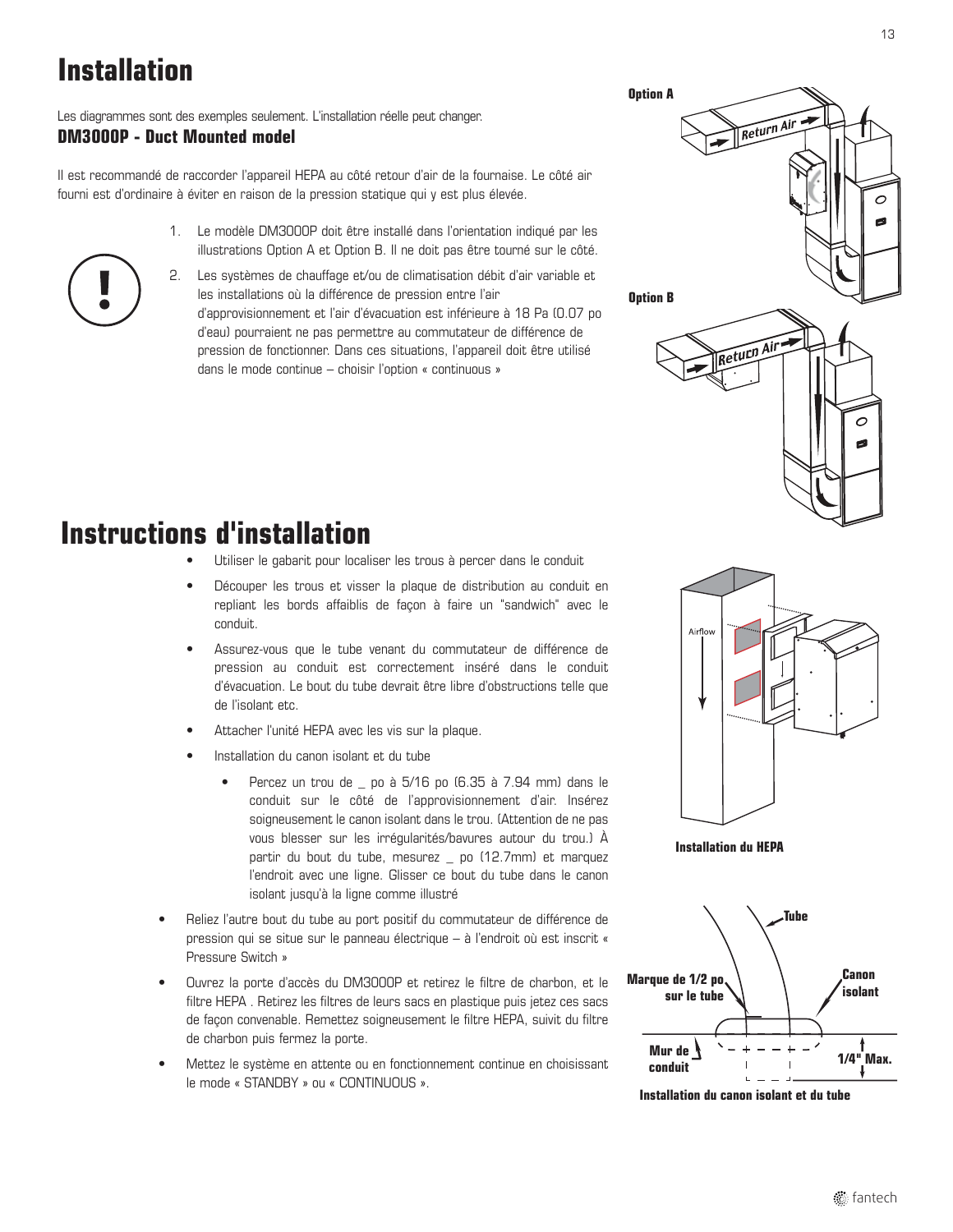# **Dépannage**

A) Problème: Le DM3000P est en attente (« STANDBY ») et il ne s'allume jamais.

1) Le tube du port positif du commutateur de différence de pression n'est pas correctement installé.

Solution: Utilisant le tube et le canon isolé fournis, attachez un bout du tube au conduit d'approvisionnement et l'autre bout du tube au port positif du commutateur de différence de pression sur le panneau électrique à côté du cordon électrique.

2) La différence de pression entre l'air d'évacuation (négative) et l'air d'approvisionnement (positive) est inférieur à 18 PA (0.07 po d'eau).

Solution : Vérifiez la différence de pression statique en branchant le côté « LOW » d'un manomètre au conduit d'évacuation et le côté « high » de ce manomètre au conduit d'approvisionnement. Si la lecture est inférieure à 18 Pa (0.07 po d'eau), le commutateur de différence de pression ne fonctionnera pas. Il faudra alors placer l'appareil on mode continue (« CONTINUOUS »). Vérifier cette différence de pression à toutes les vitesses disponibles sur le système de chauffage et/ou de climatisation.

- B) Problème: Quand le DM3000P est en mode d'attente (« STANDBY »), le système ne s'éteint jamais.
	- 1) Le fonctionnement de produits évacuant l'air de la maison peut déranger l'opération du DM3000P en créant une différence de pression dans les conduits d'air.

Solution: Si le problème est persistant, débrancher le tube de pression positive du DM3000P au conduit d'approvisionnement. Vérifiez si le DM3000P s'allume et s'éteint en même temps que le système de chauffage et/ou de climatisation.

Certains systèmes peuvent ne pas avoir suffisamment de pression statique négative pour activer le commutateur de différence de pression. Conséquemment le DM3000P ne s'activera pas lorsqu'en mode d'attente « STANDBY ».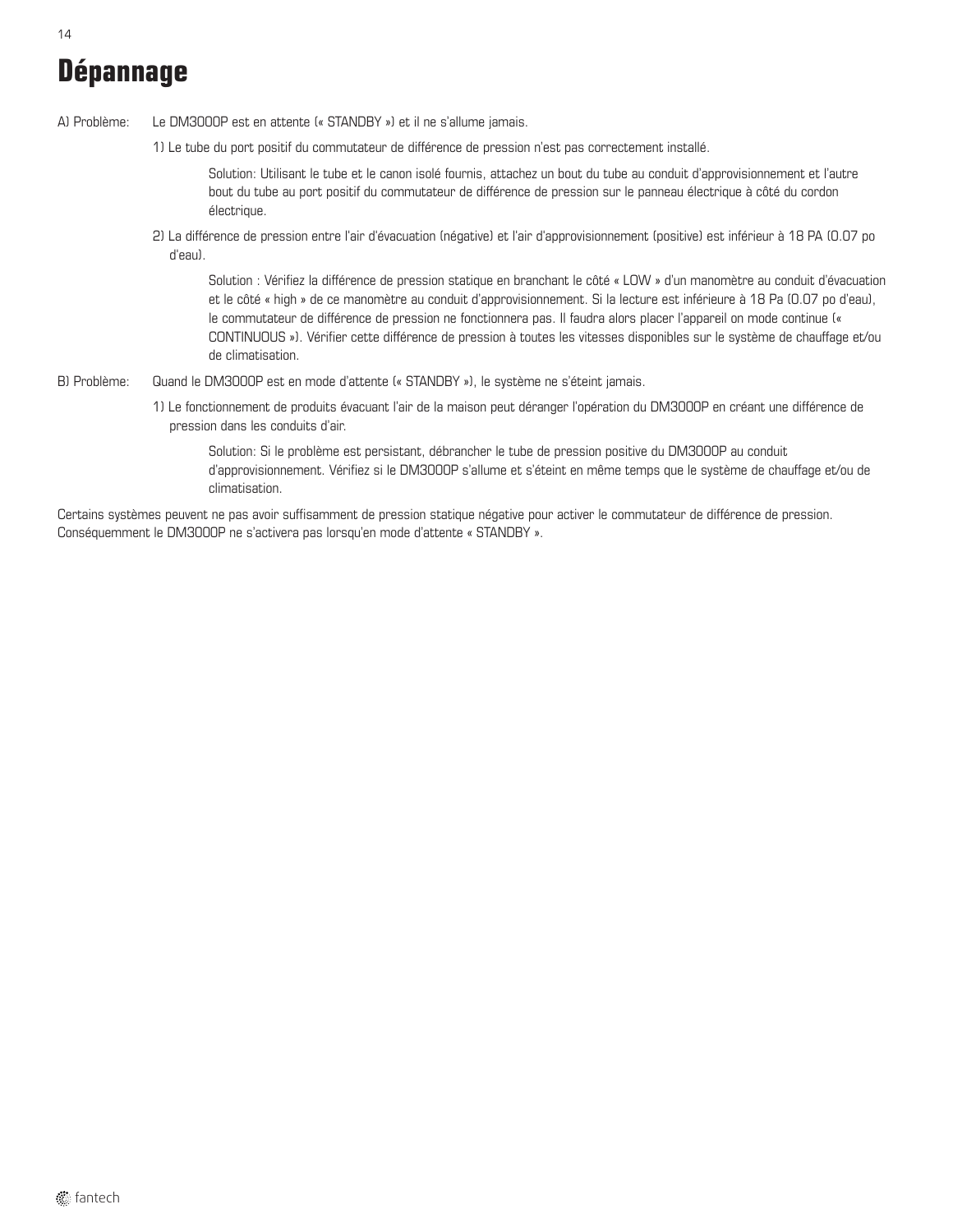### **Service**

La durée utile des matériaux filtrants du système de filtration HEPA est liée directement au volume d'air circulant dans le système et à la quantité d'aérocontaminants. Dans une maison type, les filtres des étages 1 et 2 doivent être remplacés tous les trois à six mois ou au besoin. Le filtre HEPA de l'étage 3 a une durée de vie de deux à cinq ans conditionnelle à la quantité d'aérocontaminants et à l'entretien du préfiltre de l'étage 1.

Comme un service supplémentaire, Fantech offre un service en ligne de rappel de remplacement de filtre. Allez juste à www.fantech.ca et pour le "Reminder Service" ; et suivez les liens. Tout que vous devez entrer est votre adresse de E-mail, le modèle de produit et une description de l'environnement (très propre, propre, modéré). Le service enverra un E-mail après une période de temps où il est temps de remplacer vos filtres

### **Liste des composantes**



- Étape 1 Pré-filtre : L'air passe dans le préfiltre et les plus grosses particules y sont filtrées. (numéro d'item 40195, aussi disponible en paquet de 24 numéro d'item 40196)
- Étape 2 Filtre charbon : L'air passe dans le filtre à charbon et certains gaz et certaines odeurs y sont neutralisés. (numéro d'item 40195, aussi disponible en paquet de 24 numéro d'item 40196)
- Étape 3 Filtre HEPA : L'air passe dans le matériau filtrant HEPA homologué et les très petites particules y sont filtrées. Le filtre retient 99,97 % de toutes les particules de 0,3 micron et plus. Les particules plus petites que 0,3 micron sont également supprimées avec moins d'efficacité.

Si le débit d'air de votre appareil est sensiblement réduit, vous pouvez examiner le filtre HEPA en l'enlevant et en regardant si la surface intérieure ou extérieure du papier filtre est foncée. Si le papier filtre est foncé, la cartouche filtrante doit être remplacée. (numéro d'item 40193, aussi disponible en paquet de 12 numéro d'item 40194)

Pour le remplacement des matériaux filtrants, pour des renseignements sur les garanties ou pour toute question ou préoccupation concernant les performances de votre système de filtration HEPA, veuillez communiquer avec le dépositaire Fantech de votre région ou appeler le service à la clientèle de Fantech

Pour pièce de remplacement pour le moteur (410035) et pour le capaciteur (410040).

#### **Garantie**

- Les moteurs sans entretien sont graissés à vie et garantis pendant 7 ans. Ils sont en outre équilibrés en usine pour prévenir les vibrations et favoriser un fonctionnement silencieux.
- Tous les autres composants bénéficient d'une garantie limitée de 5 ans (filtres non compris).
- La garantie limitée est liée à une utilisation normale. Elle ne couvre pas les défauts, défauts de fonctionnement ou défaillances causés par une mauvaise installation, un mauvais traitement, une mauvaise manipulation, un usage incorrect, un cas fortuit ou toute autre circonstance indépendante de la volonté du fabricant.
- Les pièces, y compris les pièces de rechange posées ultérieurement, sont garanties pendant 5 ans à partir de la date d'achat de l'appareil. Le moteur est garanti pendant 7 ans à partir de la date d'achat. S'il n'existe aucune preuve d'achat, la date associée au numéro de série devient la date de début de la période de garantie. Une pièce de rechange posée après l'expiration de la garantie de la pièce d'origine est garantie pendant 1 an.
- La présente garantie est la seule et unique en vigueur; toutes les autres garanties, expresses ou implicites, sont invalides.
- La garantie du fabricant ne couvre que les pièces; elle ne couvre ni le coût de la main-d'oeuvre ni les frais occasionnés par l'expédition des pièces aux fins d'entretien ou de réparation.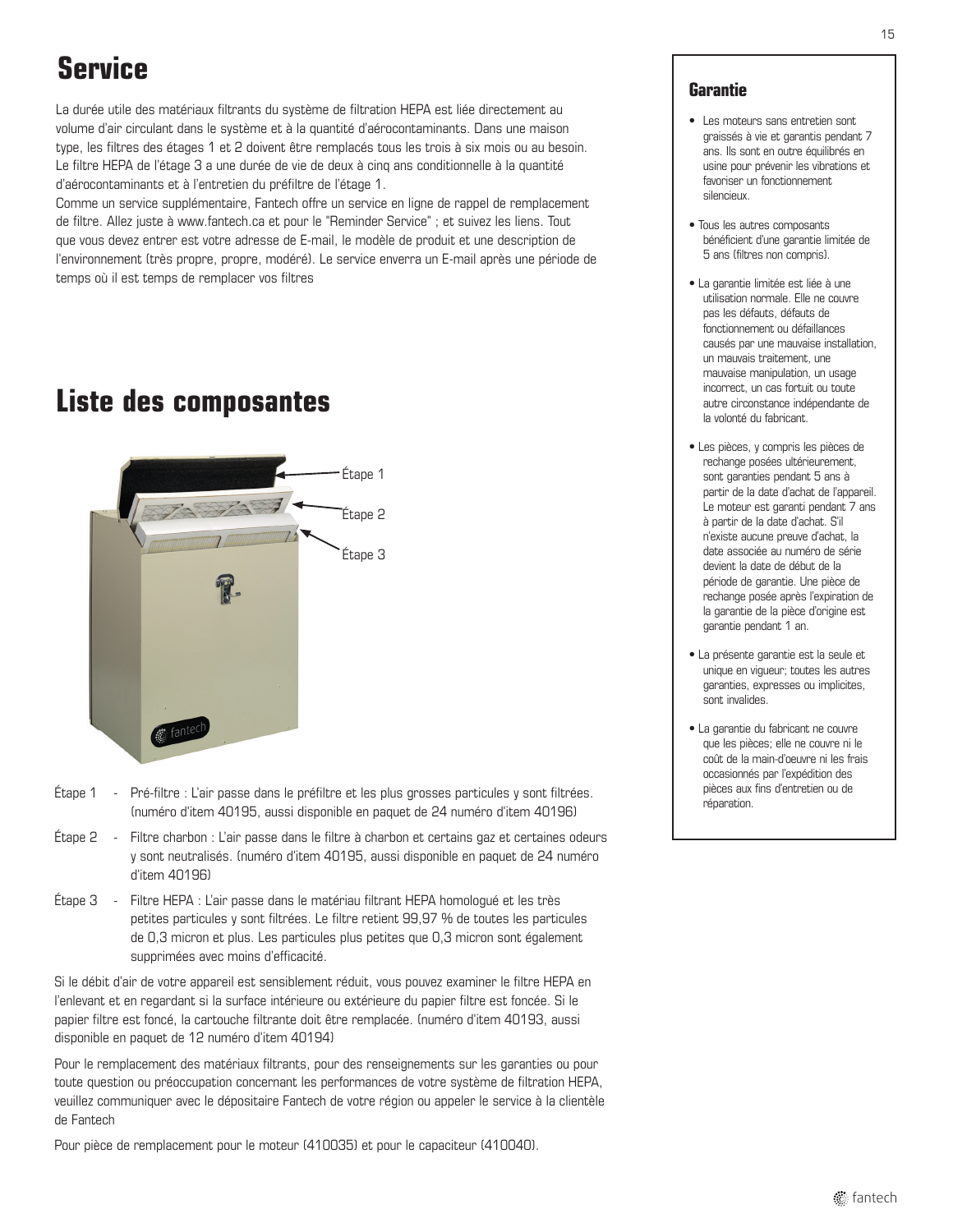# **Parts list • Liste des composantes**



\* Hepa Filter Box of 12Pcs......................40194

16

•• Pre-Carbon Filter Box of 24Pcs.........40196

| <b>BOM#</b> | <b>Description</b>    | <b>DM3000P</b><br>(40217) |
|-------------|-----------------------|---------------------------|
|             | Duct Plate Adapter    | 401462                    |
| 3           | <b>Motor Assembly</b> | 40323                     |
| 4           | Hepa Filter*          | 40193                     |
| 5           | Pre-Carbon Filter**   | 40195                     |
| 6           | Capacitor, 10uF       | 410040                    |
| 7           | Control Switch        | 410213                    |
| 9           | Latch                 | 410312                    |
|             | Pressure Switch       | 411226                    |

**fantech**